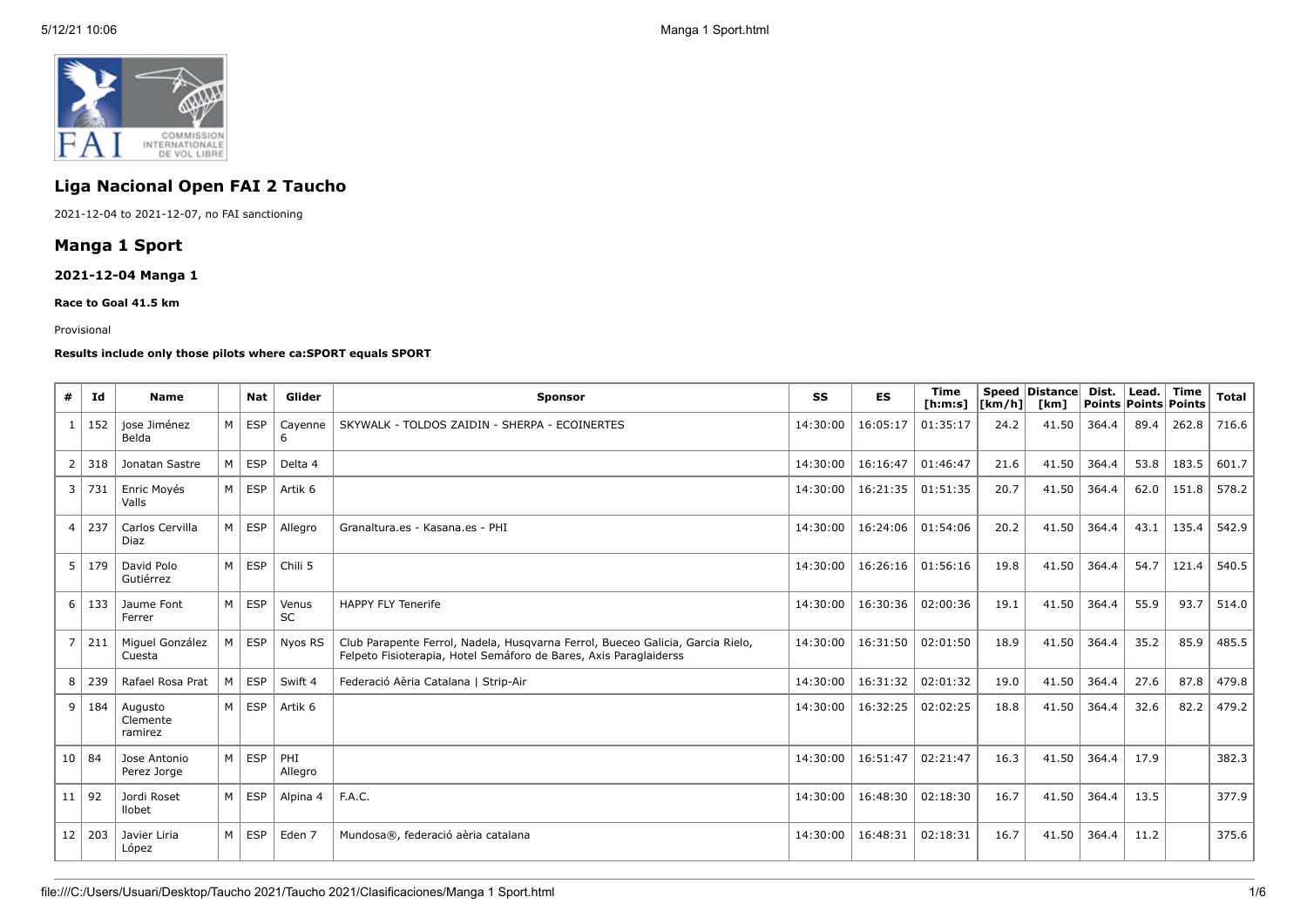5/12/21 10:06 Manga 1 Sport.html

| #               | Id       | <b>Name</b>                 |   | Nat                 | Glider             | <b>Sponsor</b>                                            | SS       | ES | Time<br>[h:m:s] $\vert$ [km/h] $\vert$ | Speed   Distance   Dist.   Lead.   Time<br>[km] | Points Points Points |  | <b>Total</b> |
|-----------------|----------|-----------------------------|---|---------------------|--------------------|-----------------------------------------------------------|----------|----|----------------------------------------|-------------------------------------------------|----------------------|--|--------------|
| 13              | 240      | Adrià Fabra<br>Amorós       |   | $M \vert ESP$       | Ikuma2             |                                                           | 14:30:00 |    |                                        | 38.90                                           | 341.5                |  | 341.5        |
| 14              | 745      | Joan Penella                |   | $M \vert ESP$       | Ikuma2             | Ager Aventura't                                           | 14:30:00 |    |                                        | 37.30                                           | 327.5                |  | 327.5        |
| 15              | 260      | Sergi Pifarré<br>Abad       |   | $M \vert ESP \vert$ | Ikuma2             | Àger Aventura't                                           | 14:30:00 |    |                                        | 36.37                                           | 319.4                |  | 319.4        |
|                 | 16 609   | Pilar Montero<br>Gonzalez   | F | ESP                 | Rook 3             |                                                           | 14:30:00 |    |                                        | 33.04                                           | 290.1                |  | 290.1        |
| 17 <sup>1</sup> | 625      | Manuel Presas<br>vence      |   | $M \vert$ ESP       | Venus<br>SC        |                                                           | 14:30:00 |    |                                        | 30.85                                           | 270.9                |  | 270.9        |
| 18 <sup>1</sup> | 257      | Josep Requeni<br>Rausell    |   | $M \vert ESP$       | Rush 4             |                                                           | 14:30:00 |    |                                        | 27.01                                           | 237.2                |  | 237.2        |
|                 | 19 198   | Josep Ramon<br>Penella Ros  |   | $M \vert ESP \vert$ | Delta 3            |                                                           | 14:30:00 |    |                                        | 25.69                                           | 225.5                |  | 225.5        |
|                 | 20   637 | Javier Vazquez<br>Fernandez |   | $M \vert ESP \vert$ | Venus<br><b>SC</b> |                                                           | 14:30:00 |    |                                        | 22.45                                           | 197.1                |  | 197.1        |
| 21              | 746      | Carlos Pérez<br>Andrés      |   | $M \vert ESP \vert$ | Rush 5             |                                                           | 14:30:00 |    |                                        | 20.40                                           | 179.1                |  | 179.1        |
| 22              | 635      | Pedro Gomez<br>Vazquez      |   | $M \vert$ ESP       | U turn<br>Vision   | <b>NAC INTERCOM</b>                                       | 14:30:00 |    |                                        | 13.07                                           | 114.7                |  | 114.7        |
| 23              | 756      | Vicente Abarca<br>Fernandez |   | $M \vert ESP \vert$ | Eden 7             |                                                           | 14:30:00 |    |                                        | 12.92                                           | 113.4                |  | 113.4        |
| 24              | 258      | Óliver Álvarez<br>Lorenzo   |   | $M \vert ESP \vert$ | Comet              | Parapente Ferrol                                          | 14:30:00 |    |                                        | 12.07                                           | 106.0                |  | 106.0        |
|                 | 25 81    | Dani Martínez<br>Alarcón    |   | $M \vert ESP \vert$ | Spice              | Skywalk España - Castillo de Segura - OlivAir - Ibex Team | 14:30:00 |    |                                        | 8.05                                            | 70.7                 |  | 70.7         |

## **Task definition**

| No   | Leg Dist.         | Id     | Radius             | Open  | Close | <b>Coordinates</b>           | Altitude       |
|------|-------------------|--------|--------------------|-------|-------|------------------------------|----------------|
| 1    | $0.0 \text{ km}$  | SD4076 | $400 \text{ m}$    | 12:30 | 15:00 | Lat: 28.14511 Lon: -16.73607 | 744 m          |
| 2 SS | $1.0 \text{ km}$  | SD5057 | 13000 m            | 14:30 | 17:30 | Lat: 28.2491 Lon: -16.81792  | 550 m          |
| 3    | $10.1 \text{ km}$ | SD5057 | $4000 \; \text{m}$ | 14:30 | 17:30 | Lat: 28.2491 Lon: -16.81792  | 550 m          |
| 4    | 19.3 km           | S12068 | 5000 m             | 14:30 | 17:30 | Lat: 28.11997 Lon: -16.70339 | 683 m          |
| 5    | 29.5 km           | SD5057 | 3000 m             | 14:30 | 17:30 | Lat: 28.2491 Lon: -16.81792  | 550 m          |
| 6 ES | 39.5 km           | SG2000 | 5000 m             | 14:30 | 17:30 | Lat: 28.09787 Lon: -16.75192 | 0 <sub>m</sub> |
| 7    | 41.5 km           | SG2000 | 3000 m             | 14:30 | 17:30 | Lat: 28.09787 Lon: -16.75192 | 0 <sub>m</sub> |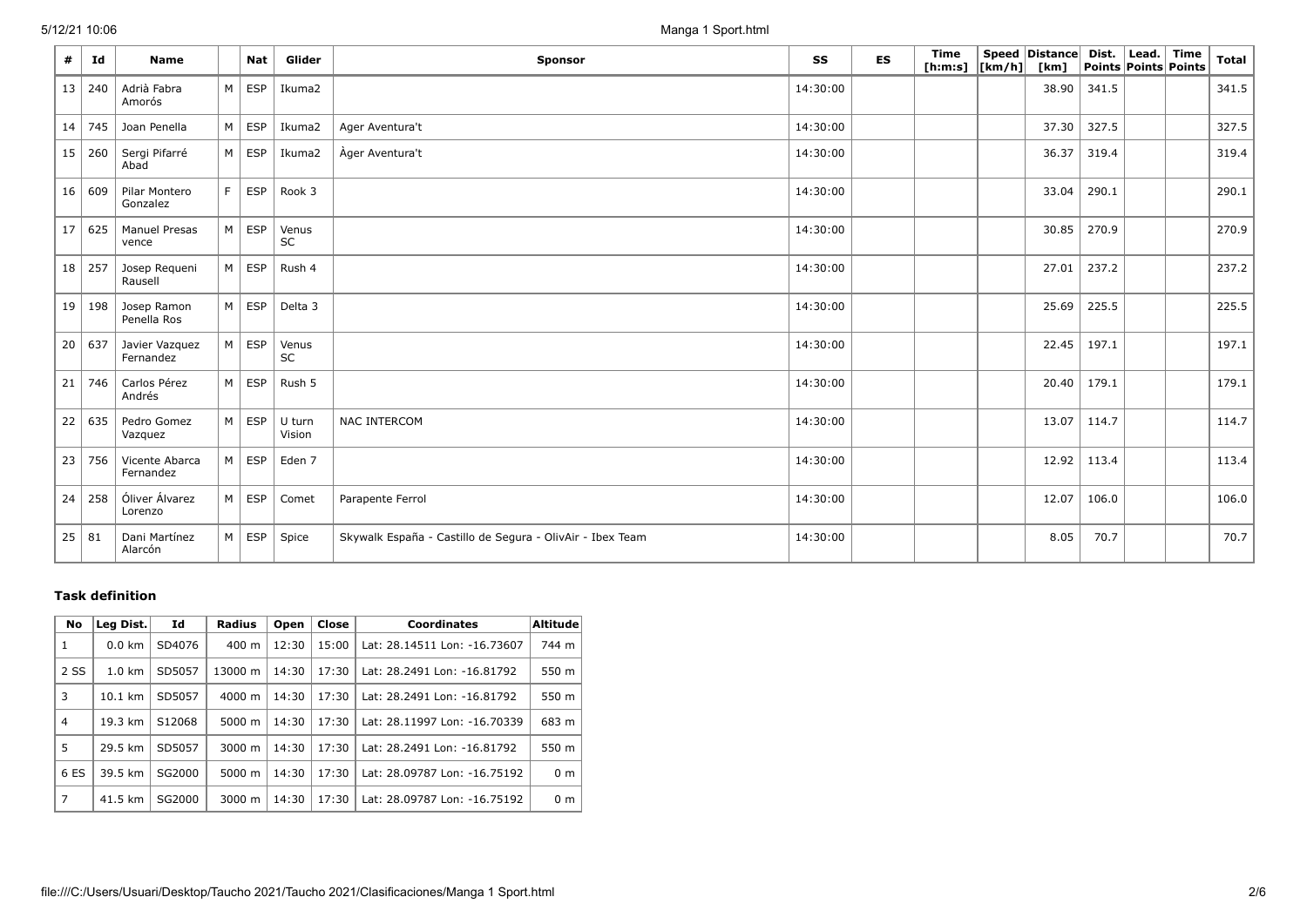5/12/21 10:06 Manga 1 Sport.html

**Pilots not yet processed (NYP)**

**Id Name**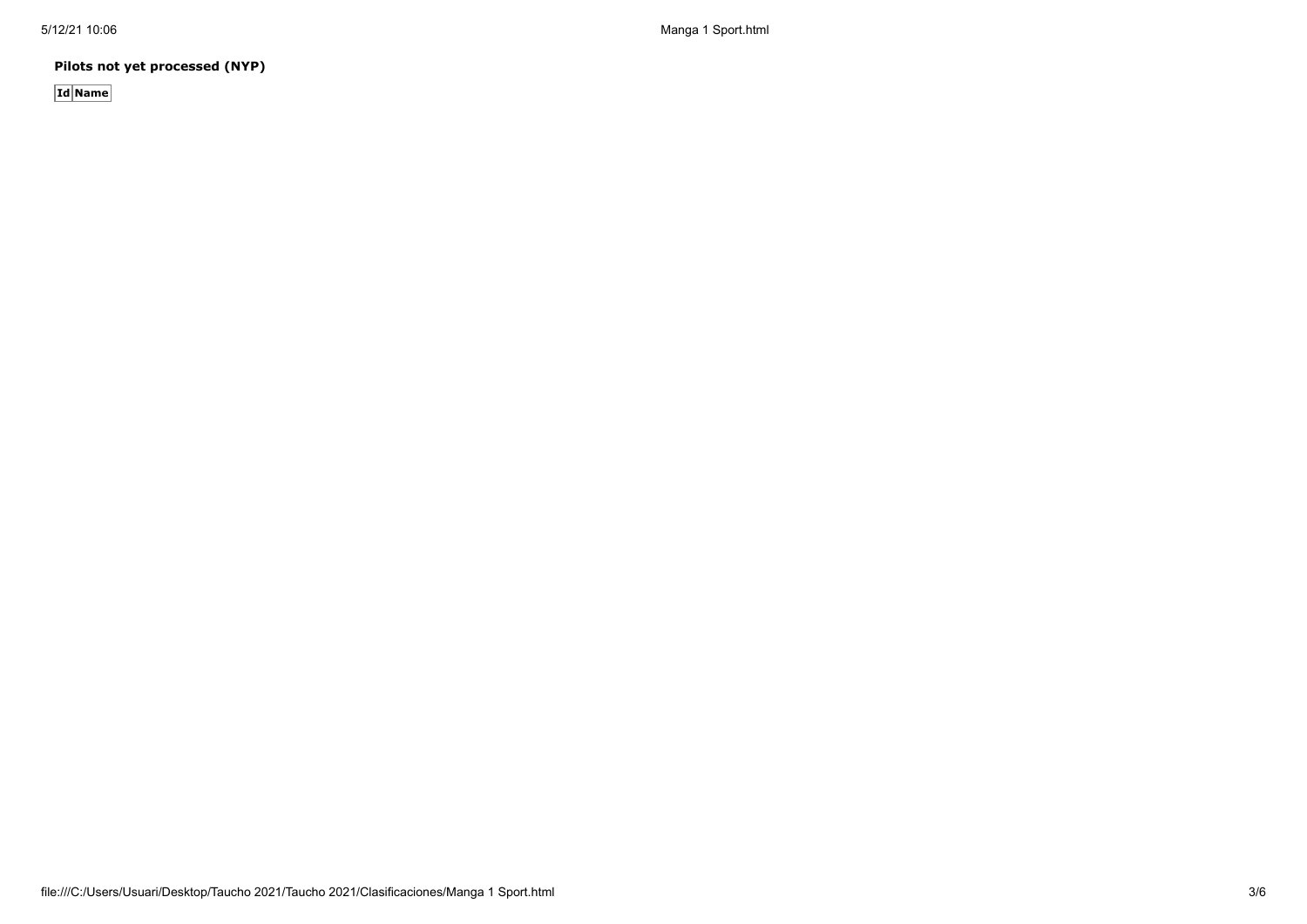#### **Task statistics**

| param                           | value                |
|---------------------------------|----------------------|
| ss distance                     | 38.451               |
| task distance                   | 41.504               |
| launch_to_ess_distance          | 39.503               |
| no_of_pilots_present            | 97                   |
| no_of_pilots_flying             | 96                   |
| no_of_pilots_lo                 | 23                   |
| no_of_pilots_reaching_nom_dist  | 74                   |
| no_of_pilots_reaching_es        | 74                   |
| no_of_pilots_reaching_goal      | 73                   |
| sum_flown_distance              | 3603.12700000001     |
| best_dist                       | 41.504               |
| best time                       | 1.1772               |
| worst time                      | 2.3928               |
| qnh_setting                     | 1013.25              |
| no_of_pilots_in_competition     | 98                   |
| no_of_pilots_landed_before_stop | 0                    |
| sum_dist_over_min               | 3222.527             |
| sum_real_dist_over_min          | 3222.527             |
| sum_flown_distances             | 3603.127             |
| best_real_dist                  | 41.504               |
| last_finisher_start_time        | 2021-12-04T14:30:00Z |
| last_start_time                 | 2021-12-04T14:30:00Z |
| first_start_time                | 2021-12-04T14:30:00Z |
| first_finish_time               | 2021-12-04T15:40:38Z |
| max_time_to_get_time_points     | 2.2622               |
| goalratio                       | 0.7604               |
| arrival_weight                  | 0                    |
| departure_weight                | 0                    |
| leading_weight                  | 0.162                |
| time_weight                     | 0.4736               |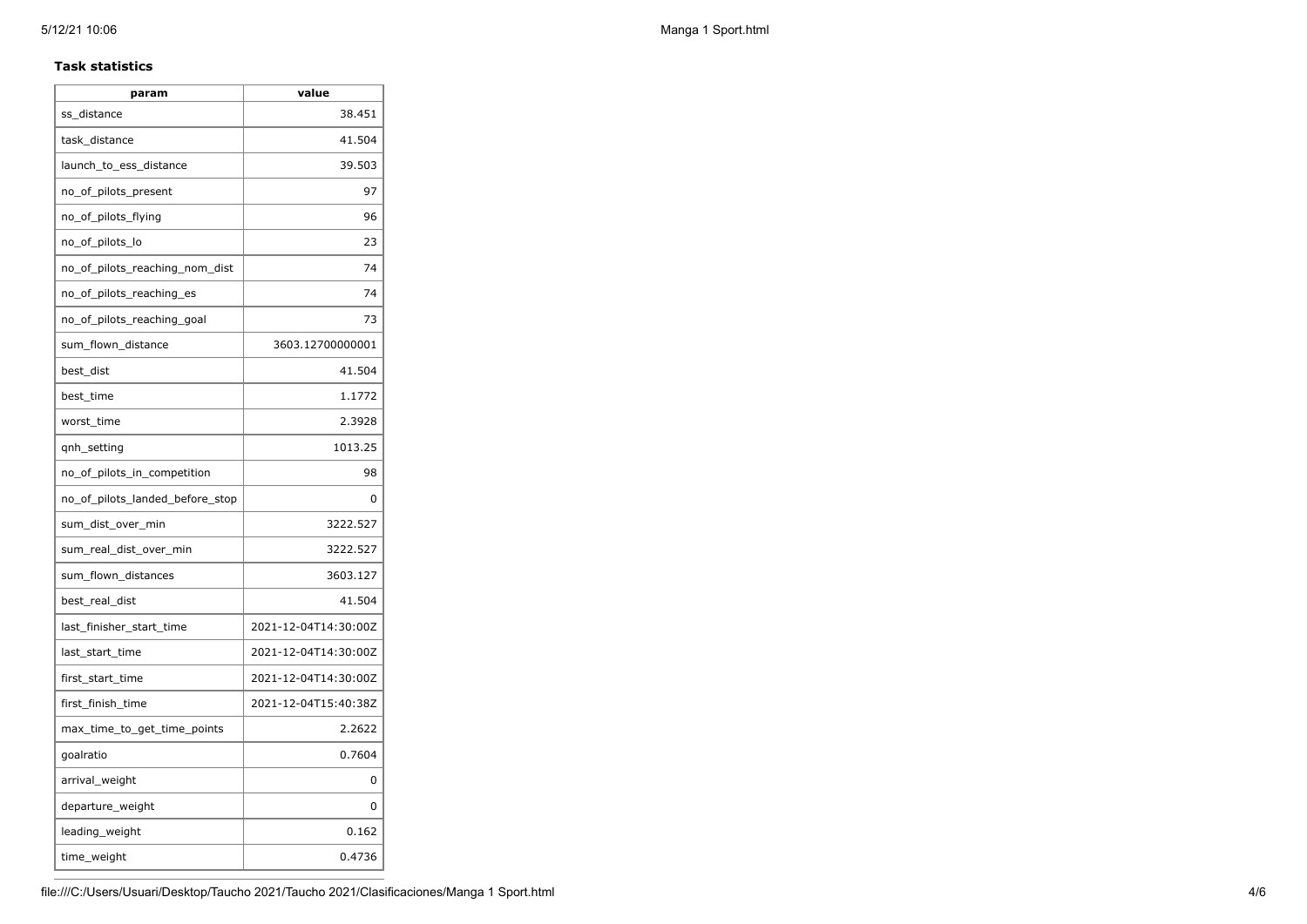| param                        | value        |
|------------------------------|--------------|
| distance_weight              | 0.3644       |
| smallest_leading_coefficient | 0.7384       |
| available_points_distance    | 364.4174     |
| available_points_time        | 473.5826     |
| available_points_departure   | 0            |
| available_points_leading     | 162          |
| available_points_arrival     | 0            |
| time_validity                | 1            |
| launch_validity              | 1            |
| distance_validity            | 1            |
| stop_validity                | $\mathbf{1}$ |
| day_quality                  | 1            |
| ftv_day_validity             | $\mathbf{1}$ |
| time_points_stop_correction  | 0            |

### **Scoring formula settings**

| param                                        | value        |
|----------------------------------------------|--------------|
| id                                           | GAP2020      |
| use distance points                          | 1            |
| use_time_points                              | 1            |
| use_departure_points                         | 0            |
| use_leading_points                           | $\mathbf{1}$ |
| use arrival position points                  | 0            |
| use arrival time points                      | 0            |
| time_points_if_not_in_goal                   | $\Omega$     |
| jump_the_gun_factor                          | $\Omega$     |
| jump_the_gun_max                             | $\Omega$     |
| use_1000_points_for_max_day_quality          | $\Omega$     |
| normalize_1000_before_day_quality            | 0            |
| time_validity_based_on_pilot_with_speed_rank | 1            |
| bonus gr                                     | 4            |
| no pilots in goal factor                     | 0.8          |

5/12/21 10:06 Manga 1 Sport.html